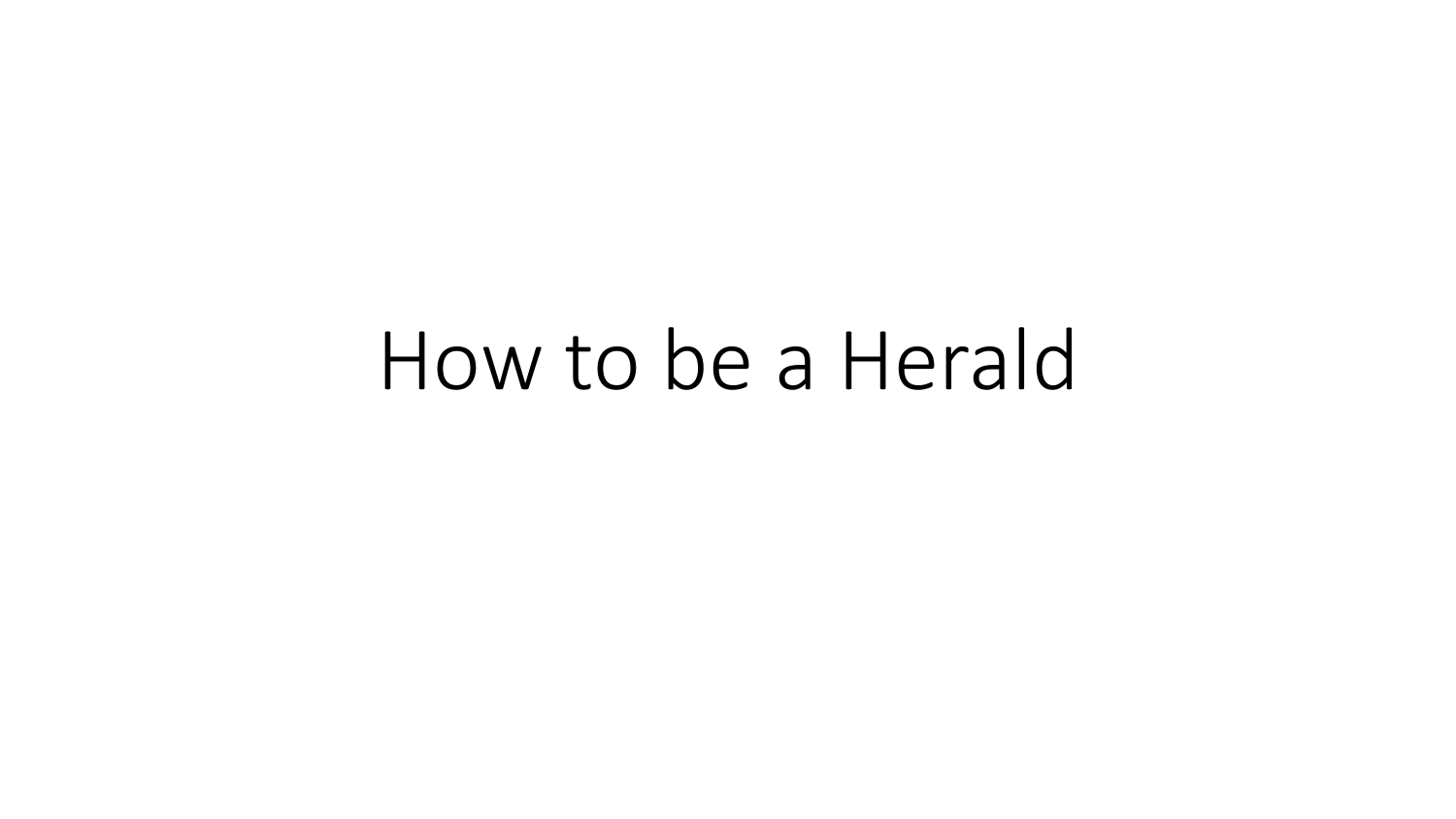#### Names

- Personal and non-personal names (orders, households, groups, etc.)
- Dated Spelling (and source) of each element
- Documentation on how elements are combined, if necessary
- Consistent within time and culture (<http://heraldry.sca.org/sena.html#AppendixC>)
- "Persona Stories" don't matter
- SENA: <http://heraldry.sca.org/sena.html#PN>
- Heraldry.sca.org name articles: <http://heraldry.sca.org/names.html>
- Appendix H book list: <http://heraldry.sca.org/admin.html#APPENDIXH>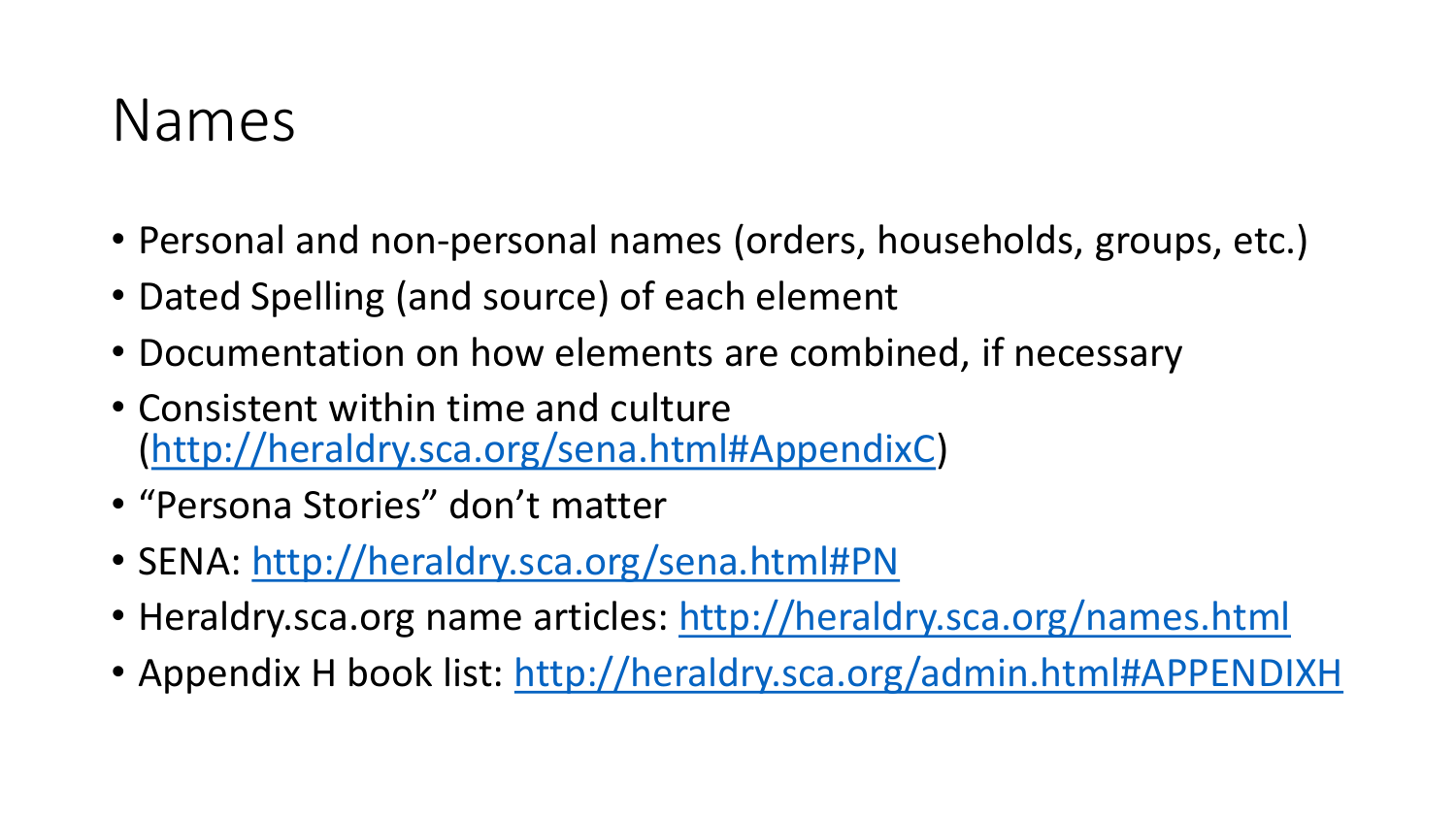### Arms

- Devices and Badges
- Proper Heraldic Style
- Contrast
- Charges/Charge Groups
- Blazonry
- Conflict
- SENA:<http://heraldry.sca.org/sena.html#A>
- Heraldry.sca.org armory articles: [http://heraldry.sca.org/armory\\_articles.html](http://heraldry.sca.org/armory_articles.html)
- Appendix H book list:<http://heraldry.sca.org/admin.html#APPENDIXH>
- OSCAR
- PicDic:<http://mistholme.com/pictorial-dictionary-of-heraldry/>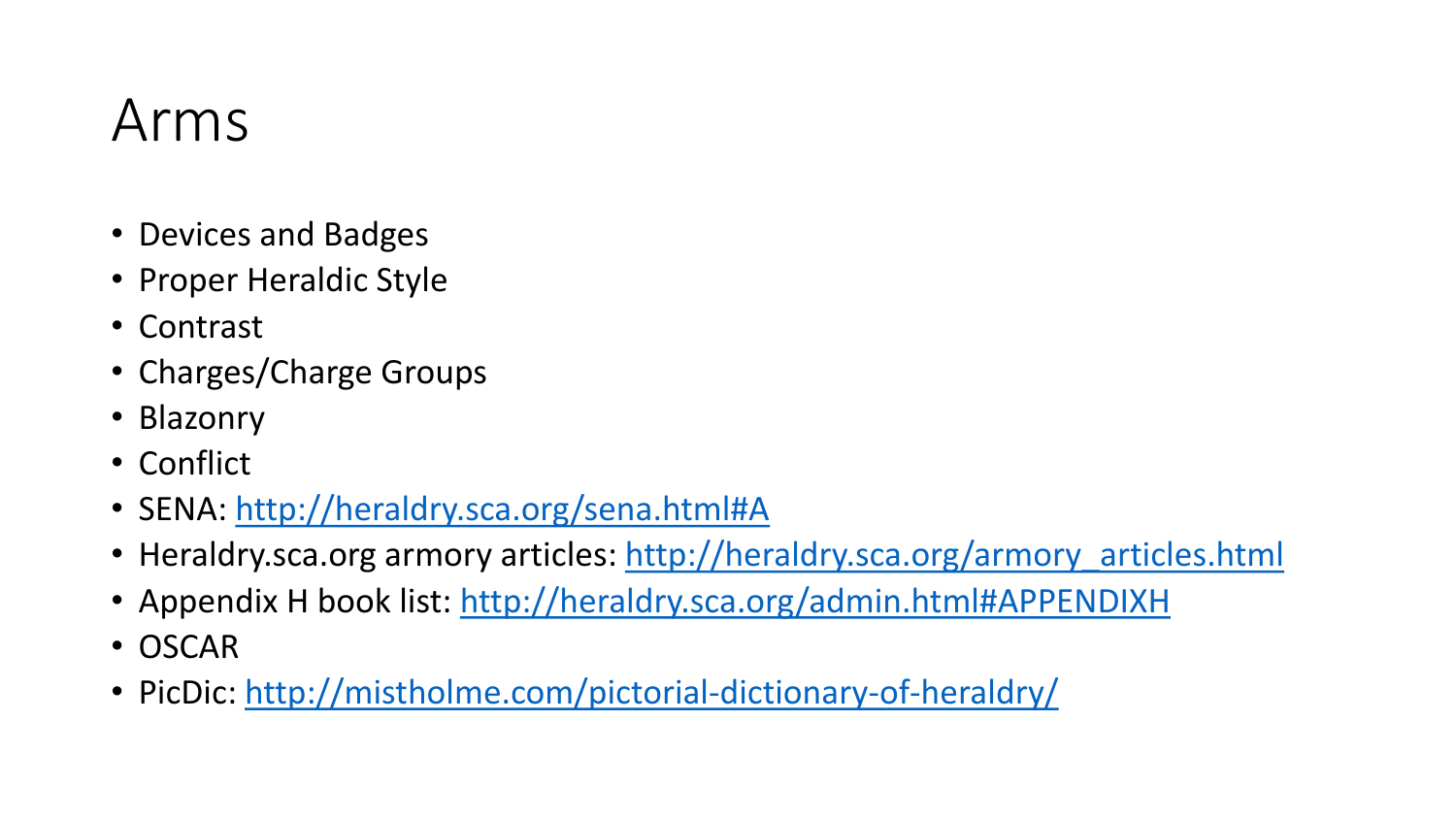## Registration

- Use the forms ([http://rampart.outlandsheralds.org/\)](http://rampart.outlandsheralds.org/)
- Don't just take what the submitter gives you work with them
- Follow directions on the forms
- Mail copies and payment to Castle Herald
- Email text copy of the documentation to Castle as well
- Review and Commentary (OSCAR)
	- 1 month at Kindom level
	- 2 months at Laurel level
	- Decision normally 1-2 months after that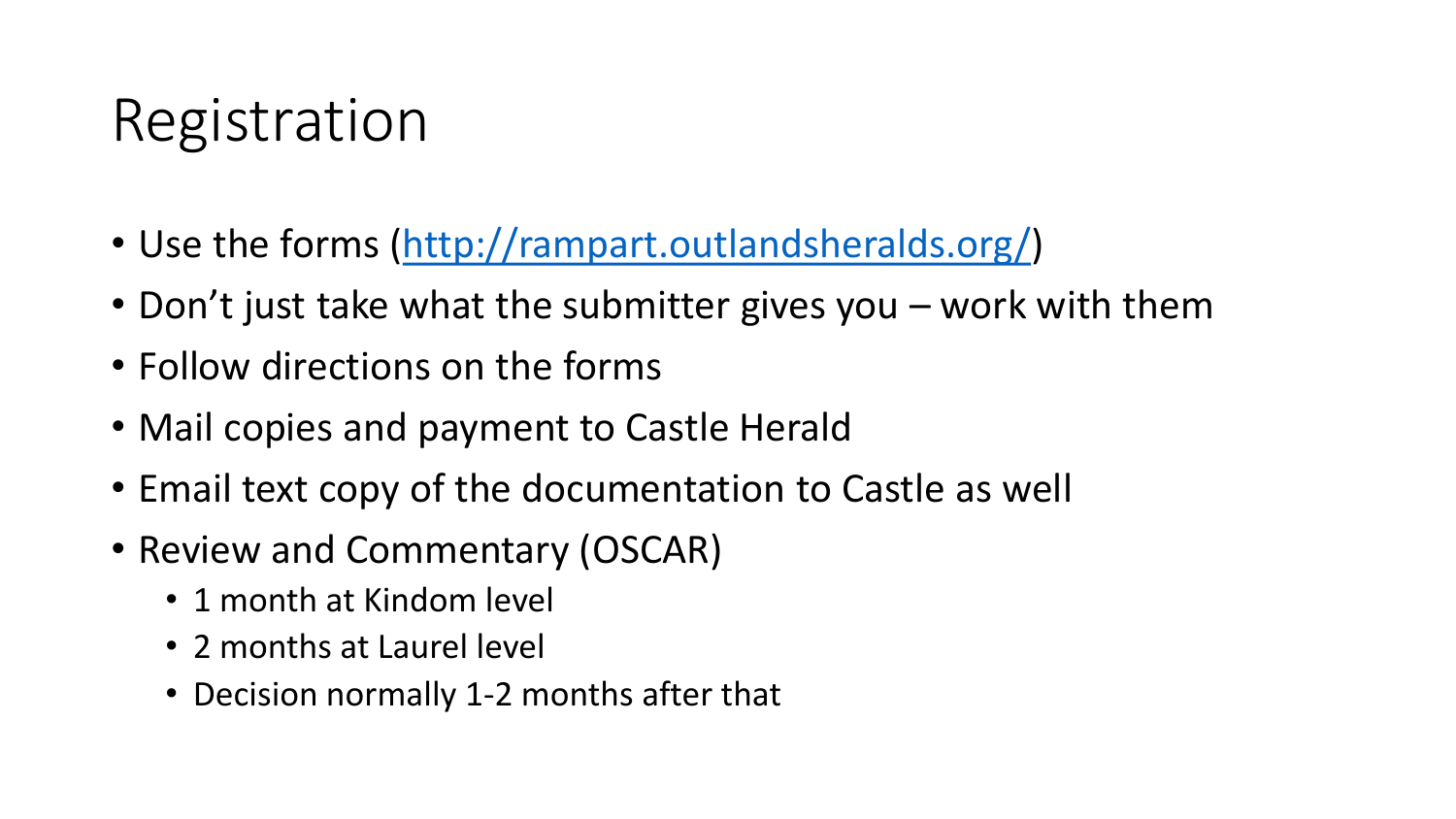## Heraldic Commentary

- OSCAR: <http://oscar.sca.org/>
- Kingdom level and Laurel level commentary
- Contact White Stag for permissions
- Conflict Checking: <http://oanda.sca.org/>
- Be helpful, and constructive submitters can and will read comments
- Rampart Decision Meetings 3<sup>rd</sup> Wednesday of the month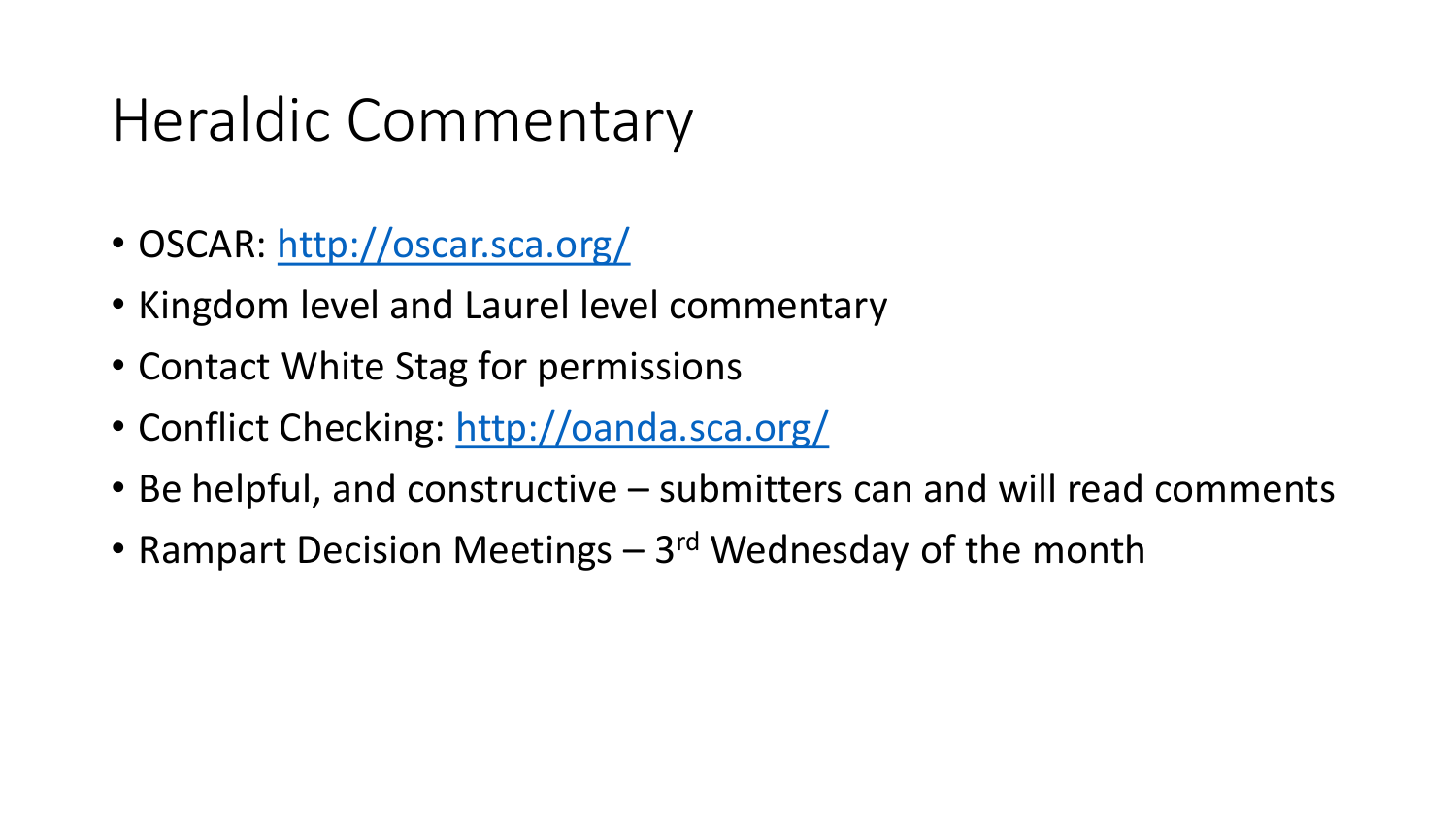### Precedence

- Online database maintained by Wimble [\(http://wimble.outlandsheralds.org/\)](http://wimble.outlandsheralds.org/)
- Rank by award and date
- Levels:
	- Non-armigerous
	- Award of Arms
	- Award bearing an AoA
	- Grant of Arms
	- Award bearing a Grant
	- Viscounty
	- County
	- Duchy
	- Crown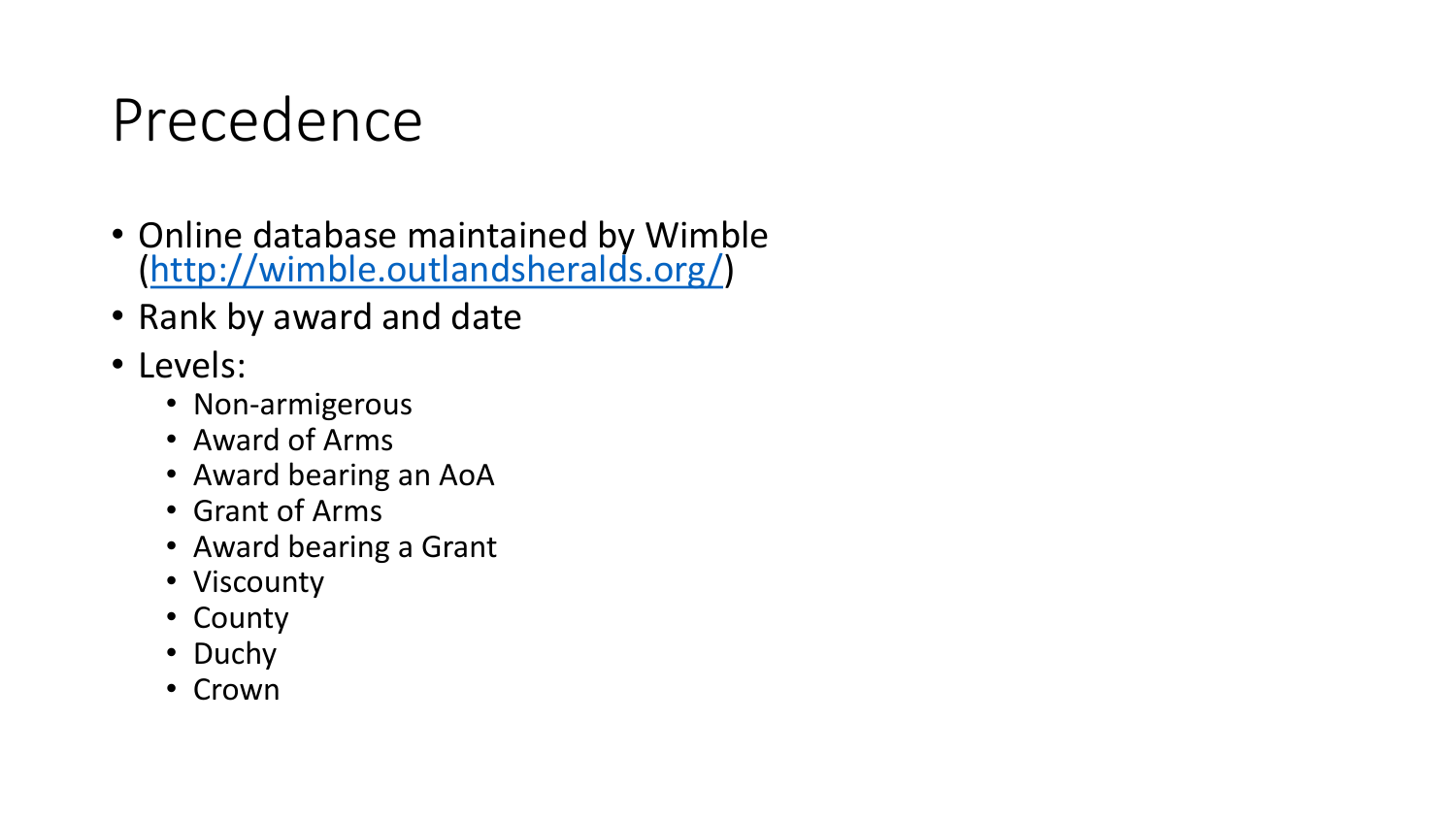### Protocol

- What to do when, and why
- Ordering of the chairs for court
	- CADCUCFA
	- Visitors
- Order of March
- Regalia
- Titles and Forms of Address
	- Title Stacking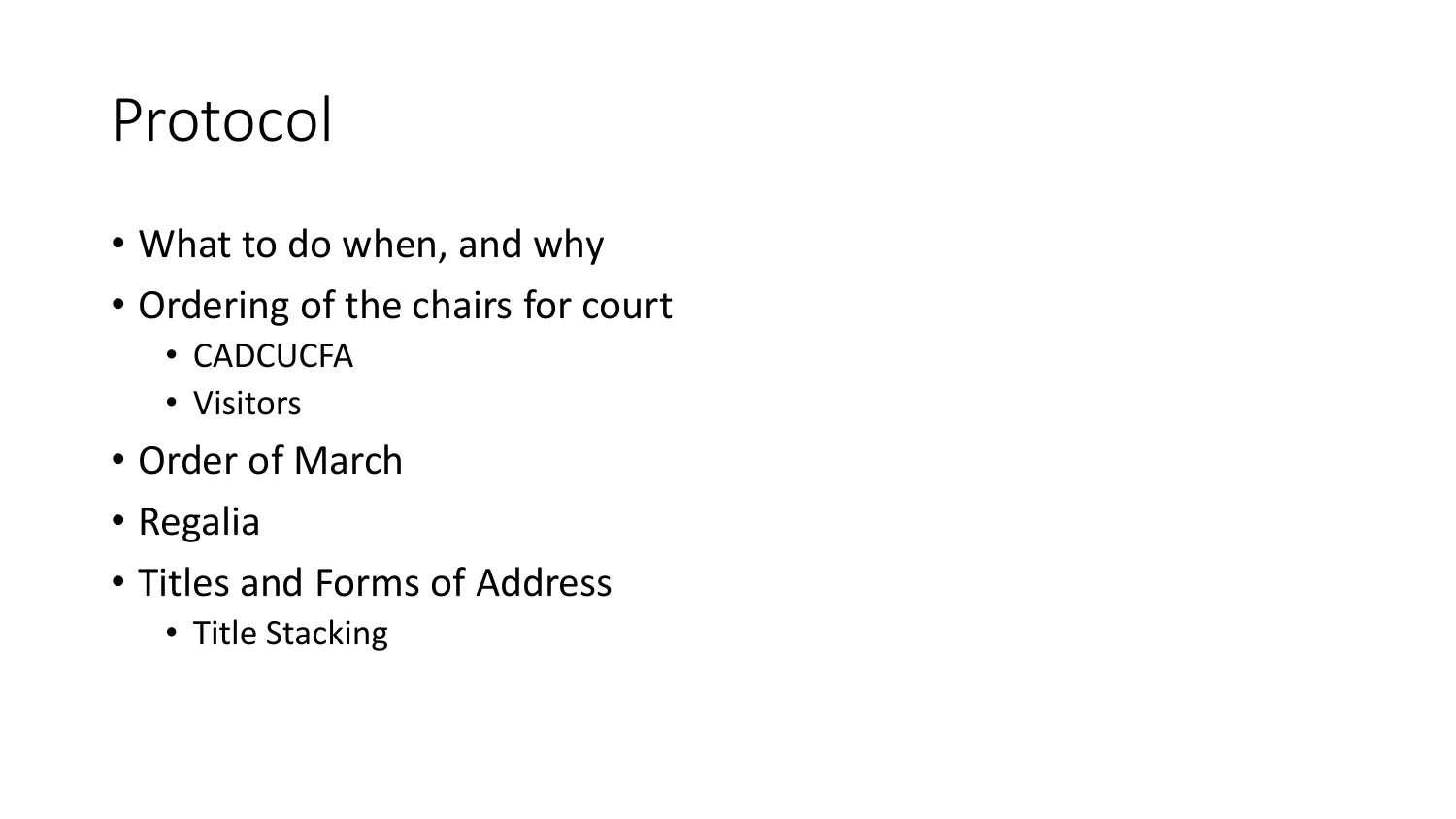## Display

- Shields
- Tabards
- Flags
	- Banners
	- Standards
	- Other Flags
- What goes on what and why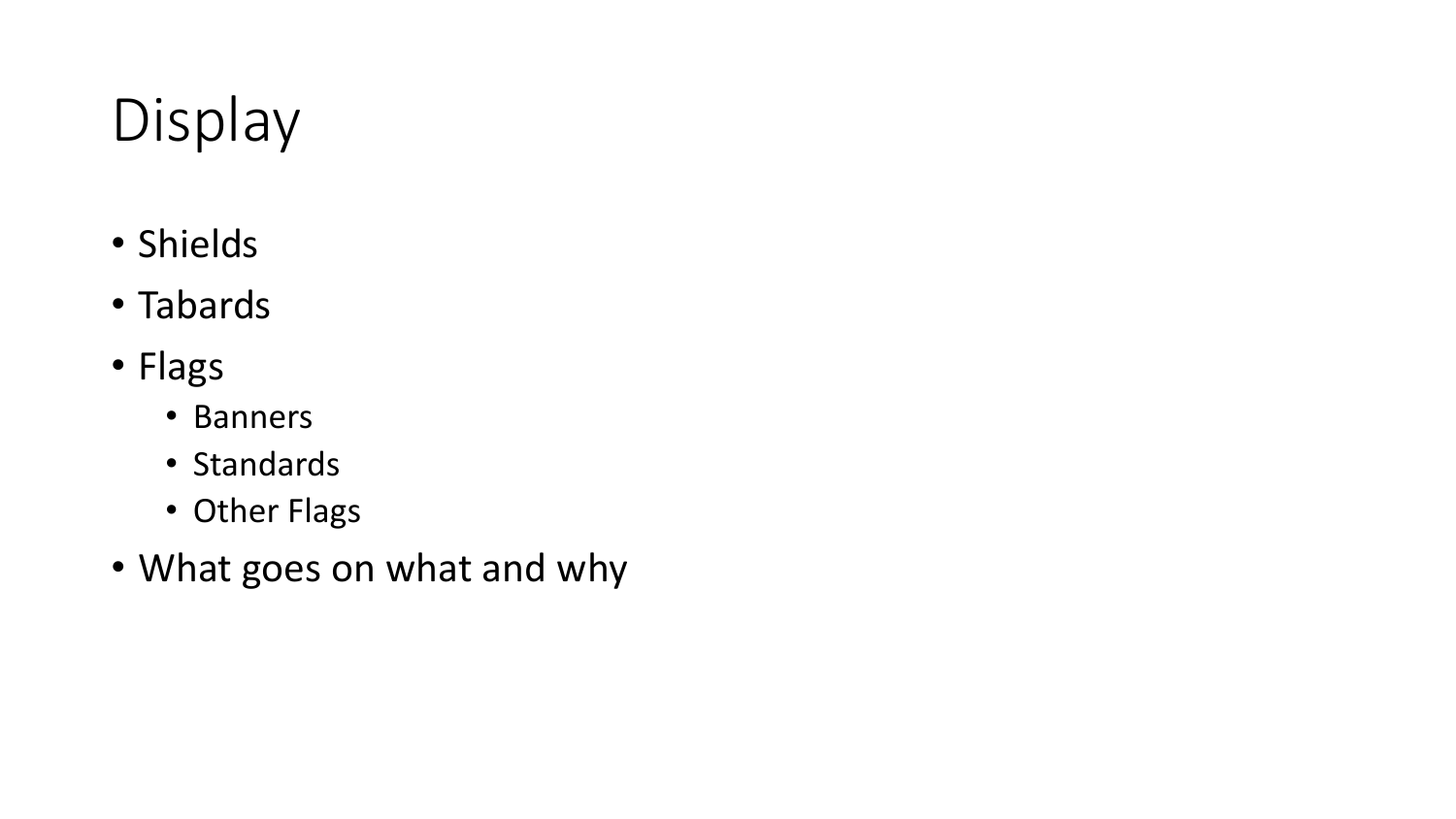### Processional

- Working for someone
- What to include
	- Names
	- Awards
	- Notable Deeds
	- Arms
- Length walk the hall
- Organization\Order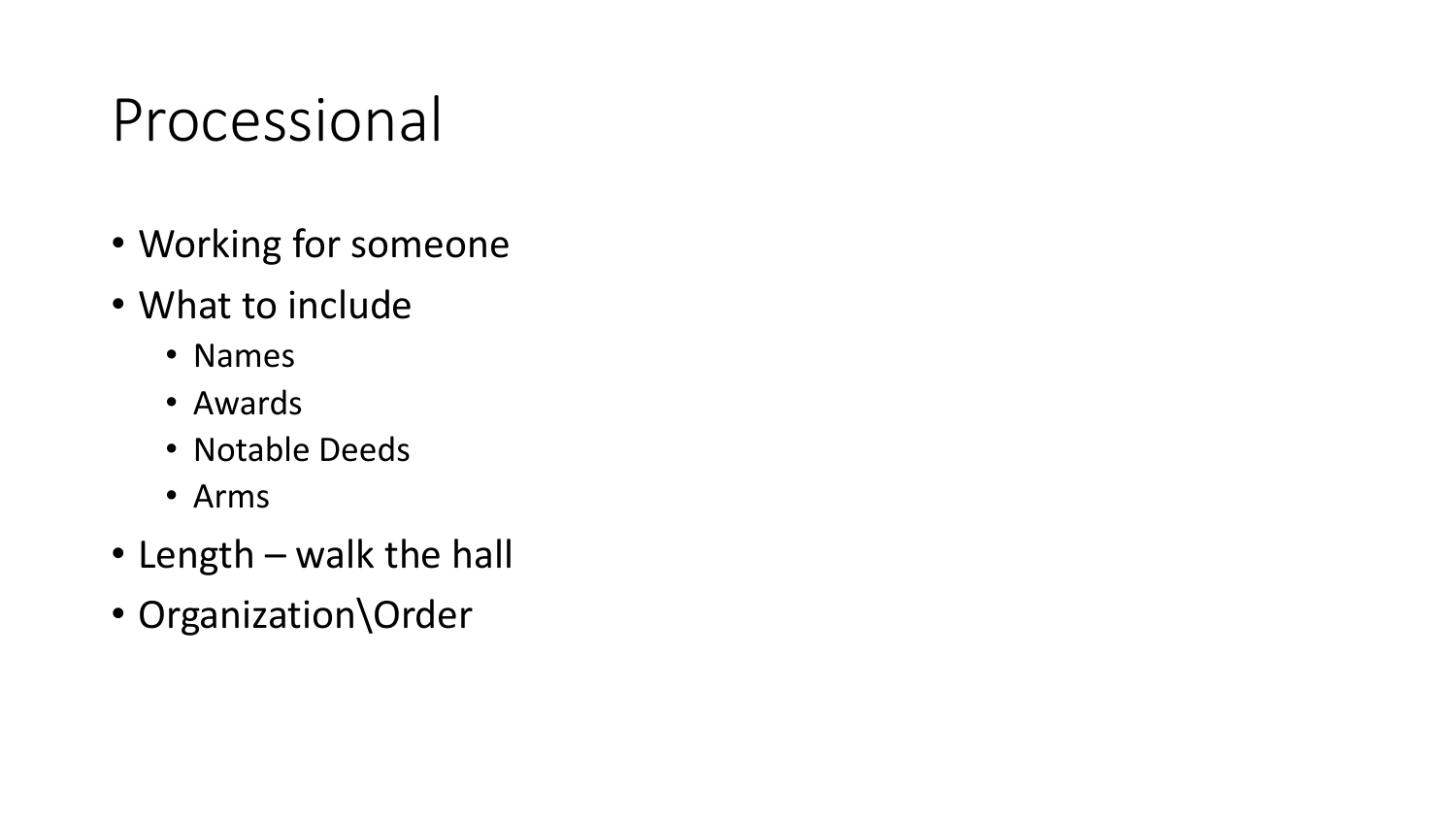## Field Heraldry

- Working with the MOL
- Calling the round
	- All fighters to the field, please! In the first fight, X faces Y. In the second fight...
	- Multiple fields (... In the first fight on this filed...)
- Calling the fights
	- A and B please take the field. C and D make ready. E and F prepare
- Salutes
	- First round In this combat, x faces y. Combatants, salute the Crown of the Outlands. Salute the one whose favor you bear... and salute your worth opponent. Pray heed the commands of the marshals
	- Later rounds (Abbreviated) Combatants, please make all appropriate salutes, and heed the commands of the marshals
- Announce the winner
- Returning the cards: victor on top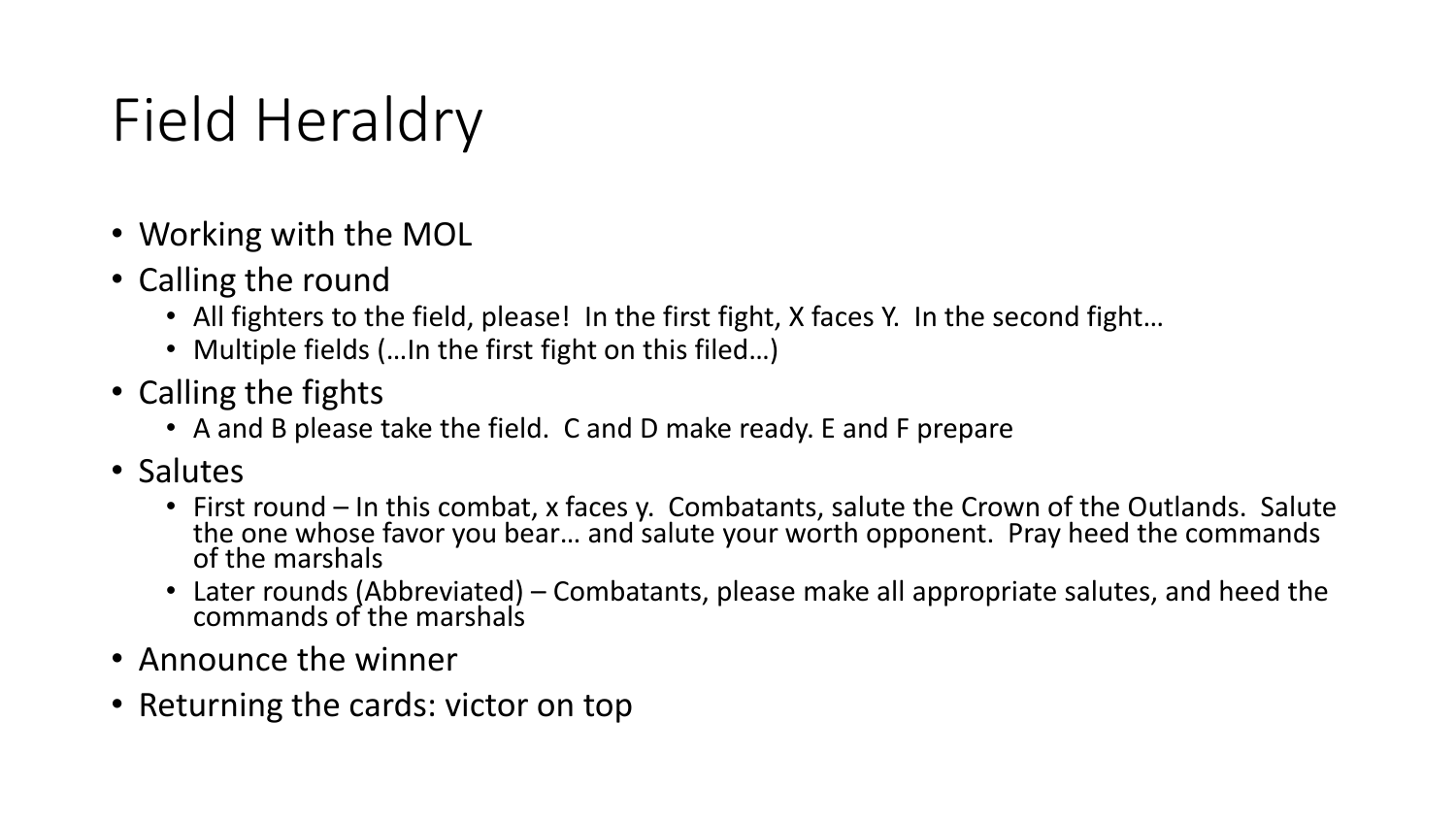### Ceremonies

- Office of Gimlet Herald ([http://gimlet.outlandsheralds.org/\)](http://gimlet.outlandsheralds.org/)
- Copies of "standard" ceremonies online
- If you have advance notice, most things can be changed in the ceremonies, with the Crown's approval
- What not to change: Sword oaths, investiture of Crown Prince and Princess, Coronation of King and Queen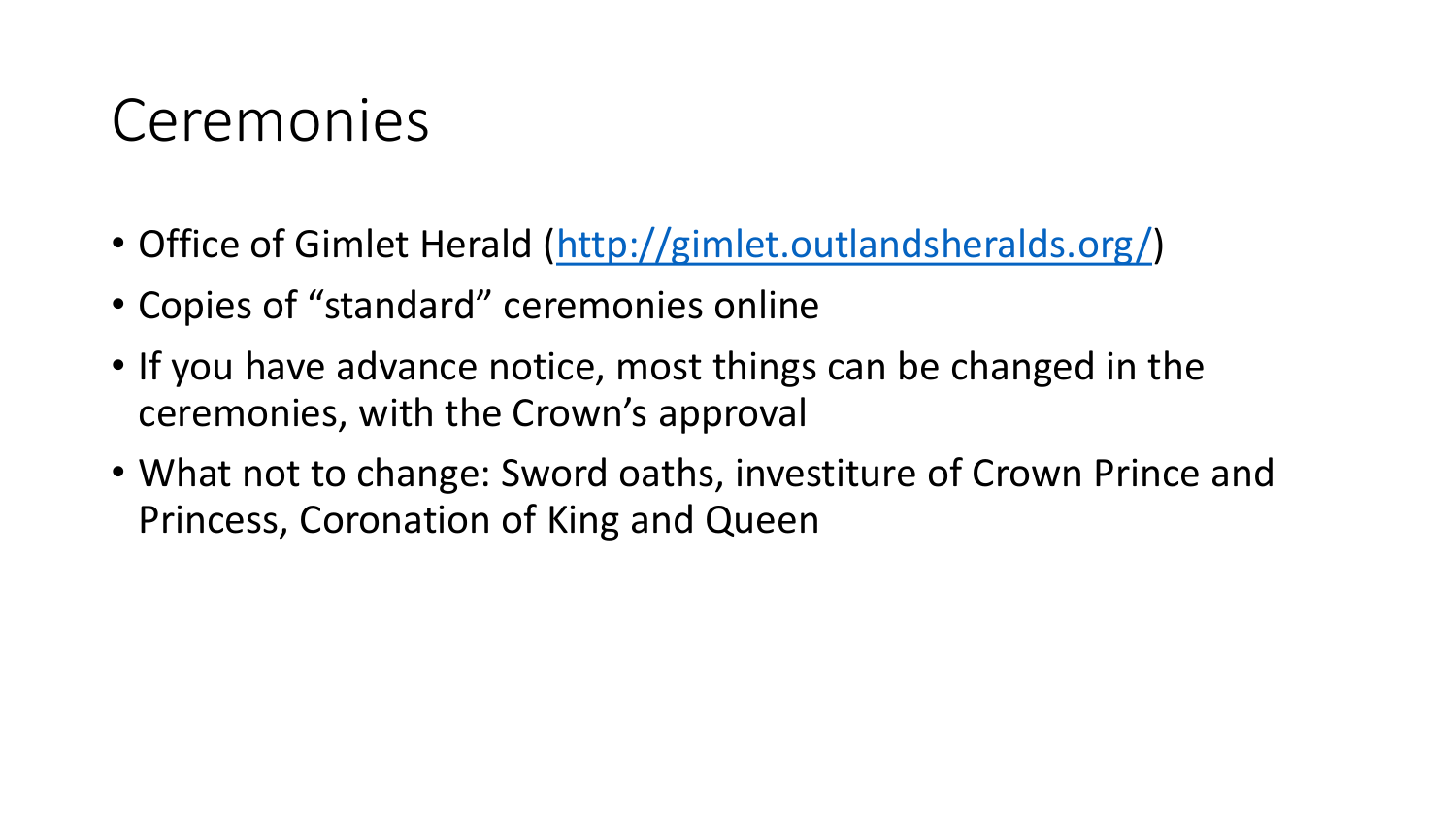### Court

- You are working for someone
- Preparation is key
- Calling for populace business
- Creating the court schedule
- Preparing the court report
	- Sca name, award, mundane name, membership number, scribe
	- Send to Wimble at a minimum, post on facebook/website/email list
- Projection
- Calling people forward and dismissing them
	- Names/titles/forms of address be consistent
- Moving on
- Filling gaps
- Screwing up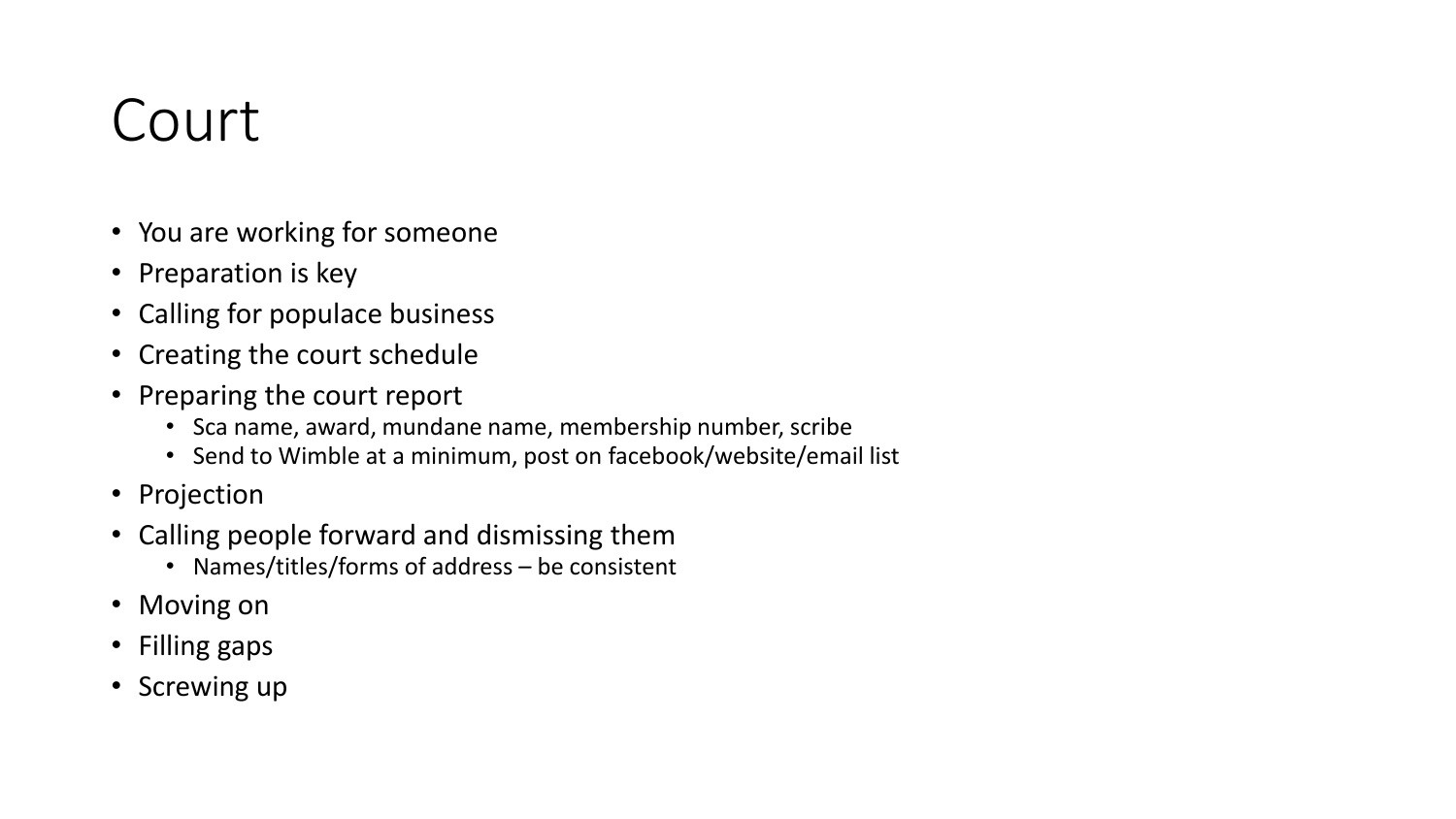## Ranks, Titles, and Identification

- Heraldic Ranks
	- Messenger at arms
	- Macer
	- Pursuivant
	- Herald
	- Herald Extraordinary
- Heraldic Titles
	- Kingdom and Baronial offices
	- Heralds Extraordinary
- Tabards
- Rods
- Weapons